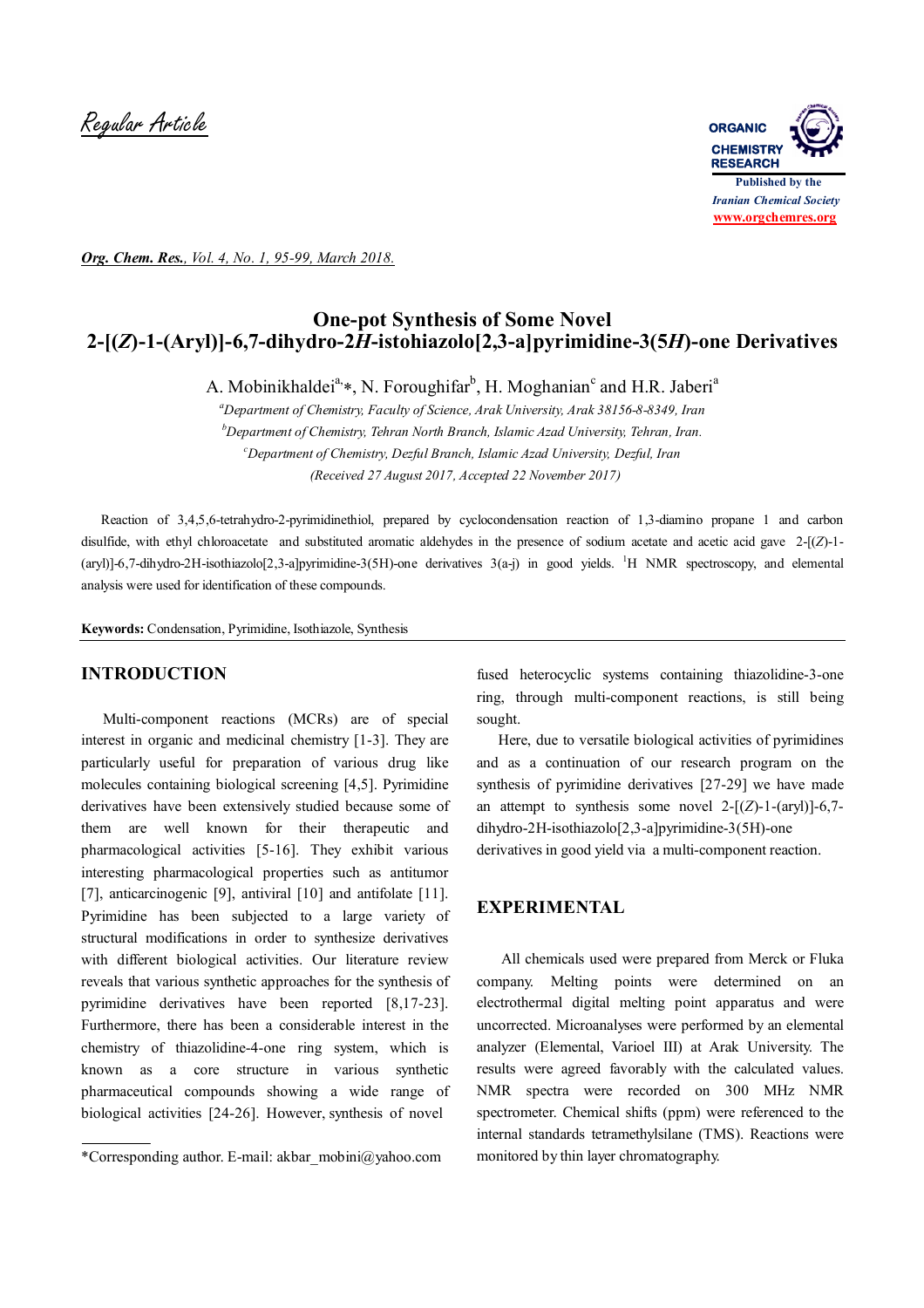## **Preparation of 3,4,5,6-Tetrahydro-2 pyrimidinethiol (2)**

 Carbon disulfide (0.2 mol) was added dropwise to a solution of 1,3-diamino propane 1 (0.2 mol) in  $H<sub>2</sub>O/EtOH$ (20 ml), and the temperature was remained constant at 0-5 ºC. After the completion of addition, the reaction mixture was refluxed for 12 h and then cooled to room temperature. The precipitate was collected by filtration and recrystallized from EtOH to give pure desired compound.

#### **General Procedure for the Preparation of (3)**

 A mixture of 3,4,5,6-tetrahydro-2-pyrimidinethiol 2 (0.01 mol), ethyl chloroacetate (0.012 mol) and corresponding aromatic aldehyde (0.01 mol) in acetic acid (30 ml ) was refluxed in the presence of sodium acetate (2 g) for 5-7 h. The mixture was allowed to cool and poured into cold water (15-20 ml). The solid was collected by filtration to give 3. However, when furfural and benzaldehyde were used as starting materials, the product was obtained after solvent evaporation.

 **3,4,5,6-Tetrahydro-2-pyrimidinethiol (2).** IR (KBr): υ = 3190, 3100, 2990, 2920, 1598, 1480, 1385, 1302, 1200  $cm<sup>-1</sup>$ , <sup>1</sup>H NMR (DMSO-d<sub>6</sub>): δ (ppm):1.66 (m, 2H, CH<sub>2</sub>), 3.05 (m, 4H, 2CH2), 7.81 (s, 2H, NH). Anal. Calcd for C4H8N2S: 41.35; H, 6.94; N, 24.11%. Found: C, 41.51; H, 6.85; N, 24.38%.

**2-[(Z)-1-(Phenylmethylidene)]-6,7-dihydro-2Hisothiazolo[2,3-a]pyrimidine-3(5H)-one (3a).** IR (KBr):  $v = 3150, 3080, 1710, 1643, 1610, 1492, 1386, 1364$  cm<sup>-1</sup>, <sup>1</sup>H NMR (CDCl<sub>3</sub>):  $\delta$  (ppm) = 2.02 (m, J = 6.0 Hz, 2H, CH<sub>2</sub>) , 3.72 (t, J = 6.0 Hz, 2H, CH<sub>2</sub>), 3.86 (t, J = 6.0 Hz, 2H, CH<sub>2</sub>), 7.45 (m, 5H, Harom), 7.76 (s, 1H, Hvinyl), Anal. Calcd for C13H12N2OS: C, 63.91; H, 4.95; N, 11.47%. Found: C, 64.1; H, 4.76; N, 11.60%.

 **2-[(Z)-1-(2-Hydroxyphenyl)]-6,7-dihydro-2Hisothiazolo[2,3-a]pyrimidine-3(5H)-one (3b).** IR (KBr): υ  $= 3173, 2990, 2859, 1711, 1597, 1454, 1385, 1362$  cm<sup>-1</sup>, <sup>1</sup>H NMR (DMSO-d<sub>6</sub>):  $\delta$  (ppm) = 1.84 (m, J = 6.0 Hz, 2H, CH<sub>2</sub>), 3.52 (t, J = 6.0 Hz, 2H, CH<sub>2</sub>), 3.70 (t, J = 6.0 Hz, 2H, CH<sub>2</sub>), 7.23 (m, 4H, Harom), 7.91 (s, 1H, Hvinyl), 10.38 (bs, 1H, OH), Anal. Calcd for C<sub>13</sub>H<sub>12</sub>N<sub>2</sub>O<sub>2</sub>S: C, 59.98; H, 4.65; N, 10.76%. Found: C, 60.22; H, 5.02; N, 10.26%.

 **2-[(Z)-1-(4-Methylphenyl)]-6,7-dihydro-2Hisothiazolo[2,3-a]pyrimidine-3(5H)-one (3c).** IR (KBr):

 $v = 3050, 3882, 1707, 1639, 1602, 1509, 1385, 1362$  cm<sup>-1</sup>, <sup>1</sup>H NMR (CDCl<sub>3</sub>):  $\delta$  (ppm) = 1.94 (m, 2H, CH<sub>2</sub>), 3.66 (t, 2H, CH2), 3.76 (t, 2H, CH2), 7.25 (d, 2H, Harom), 7.38 (d, 2H,  $H_{arom}$ ), 7.65 (s, 1H,  $H_{viryl}$ ). Anal. Calcd for  $C_{14}H_{14}N_2OS$ : C, 65.09; H, 5.46; N, 10.84%. Found: C, 65.21; H, 5.51; N, 10.71%.

 **2-[(Z)-1-(3-Methoxyphenyl)]-6,7-dihydro-2H-isothiazolo[2,3-a]pyrimidine-3(5H)-one (3d).** IR (KBr):  $v = 3651, 2933, 1708, 1643, 1604, 1385, 1251$  cm<sup>-1</sup>, <sup>1</sup>H NMR (CDCl<sub>3</sub>): δ (ppm) = 1.98 (m, 2H, CH<sub>2</sub>), 2.18 (t, 2H, CH2), 3.69 (t, 2H, CH2), 3.82 (s, 3H, OCH3), 7.09 (m, 4H, Harom), 7.68 (s, 1H, Hvinyl), Anal. Calcd for C14H14N2O2S: C, 61.29; H, 5.14; N, 10.21%. Found: C, 60.83; H, 4.77; N, 9.58%.

**2-[(Z)-1-(3-Bromophenyl)]-6,7-dihydro-2H-isothiazolo[2,3-a]pyrimidine-3(5H)-one (3e).** IR (KBr):  $v = 3692, 3057, 2857, 1702, 1643, 1606, 1386, 1363$  cm<sup>-1</sup>, <sup>1</sup>H NMR (CDCl<sub>3</sub>):  $\delta$  (ppm) = 1.97 (m, J = 6.0 Hz, 2H, CH<sub>2</sub>), 3.69 (t, J = 6.0 Hz, 2H, CH<sub>2</sub>), 3.82 (t, J = 6.0 Hz, 2H, CH<sub>2</sub>), 7.40 (m, 4H, Harom), 7.60 (s, 1H, Hvinyl), Anal. Calcd for  $C_{13}H_{11}Br$  N<sub>2</sub>OS: C, 48.31; H, 3.43; N, 8.67%. Found: C, 47.88; H, 3.14; N, 8.10%.

**2-[(Z)-1-(2-Nitrophenyl)]-6,7-dihydro-2H-isothiazolo[2,3-a]pyrimidine-3(5H)-one (3f).** IR (KBr):  $v = 3780, 3503, 1713, 1644, 1524, 1386, 1364$  cm<sup>-1</sup>. <sup>1</sup>H NMR (CDCl<sub>3</sub>): δ (ppm) = 2.02 (m, 2H, CH<sub>2</sub>), 3.70 (t, 2H, CH2), 3.87 (t, 2H, CH2), 7.68 (m, 4H, Harom), 8.07 (s, 1H,  $H_{\text{viryl}}$ ), Anal. Calcd for  $C_{13}H_{11}N_3O_3S$ : C, 53.97; H, 3.83; N, 14.52%. Found: C, 53.38; H, 3.56; N, 13.67%.

**2-[(Z)-1-(3-Nitrophenyl)]-6,7-dihydro-2H-isothiazolo [2,3-a]pyrimidine-3(5H)-one (3g).** IR (KBr): υ = 3450, 2947, 1709, 1649, 1604, 1525, 1386, 1353 cm<sup>-1</sup>, <sup>1</sup>H NMR (CDCl<sub>3</sub>):  $\delta$  (ppm) = 2.01 (m, J = 6.0 Hz, 2H, CH<sub>2</sub>), 3.72 (t,  $J = 6.0$  Hz, 2H, CH<sub>2</sub>), 3.86 (t,  $J = 6.0$  Hz, 2H, CH<sub>2</sub>), 7.66 (t, 1H, Harom), 7.72 (s, 1H, Harom), 7.80 (d, 1H, Harom), 8.23 (d, 1H,  $H_{arom}$ ), 8.35(s, 1H,  $H_{vinv}$ ), Anal. Calcd. for  $C_{13}H_{11}$ N3O3S: C, 53.97; H, 3.83; N, 14.52%. Found: C, 53.38; H, 3.56; N, 13.67%.

 **2-[(Z)-1-(4-Nitrophenyl)]-6,7-dihydro-2H-isothiazolo [2,3-a]pyrimidine-3(5H)-one (3h).** IR (KBr): υ = 3108, 3084, 1712, 1636, 1605, 1505, 1468, 1386, 1345 cm<sup>-1</sup>, <sup>1</sup>H NMR (CDCl<sub>3</sub>):  $\delta$  (ppm) = 2.01 (m, J = 6.0 Hz, 2H, CH<sub>2</sub>), 3.73 (t, J = 6.0 Hz, 2H, CH<sub>2</sub>), 3.86 (t, J = 6.0 Hz, 2H, CH2), 7.63 (d, 2H, Harom), 7.73 (s, 1H, Hvinyl), 8.32 (d, 2H,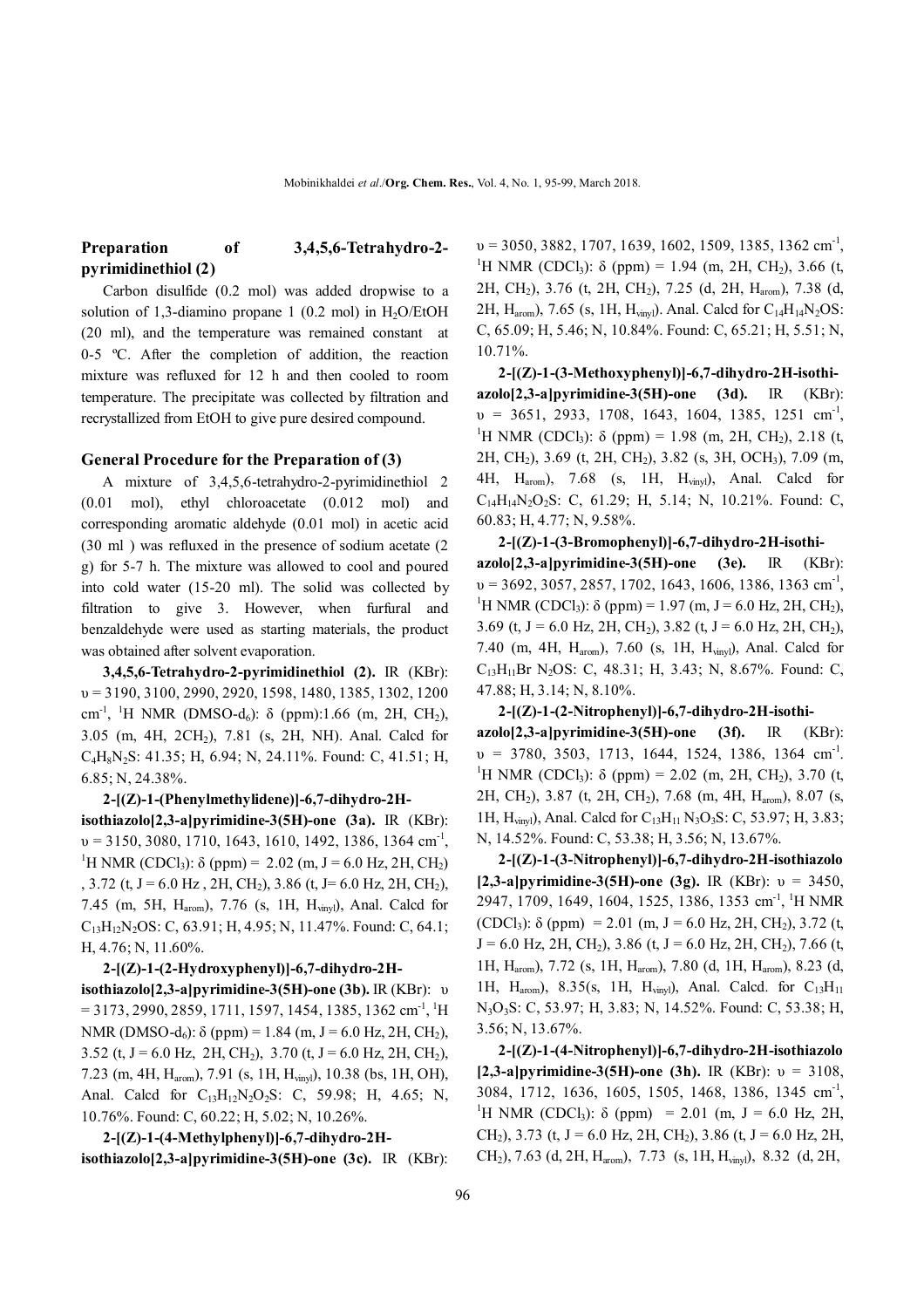One-pot Synthesis of Some Novel/**Org. Chem. Res.**, Vol. 4, No. 1, 95-99, March 2018.



*Scheme 1.* The synthetic pathway of pyrimidine-3(5*H*)-one derivatives

| <b>Table 1.</b> 2- $[(Z)-1-(ary)]-6$ ,7-dihydro-2H-isothiazolo $[2,-a]$ pyrimidine-3(5H)-one |
|----------------------------------------------------------------------------------------------|
| Derivatives (3a-j)                                                                           |
|                                                                                              |

| Compound | R                | Time | M.P.          | Yield  |
|----------|------------------|------|---------------|--------|
|          |                  | (h)  | $(^{\circ}C)$ | $(\%)$ |
| 3a       | $C_6H_5$         | 7    | 140-141       | 82     |
| 3b       | $2-OHC6H4$       | 5    | 262-263       | 73     |
| 3c       | $4-CH_3C_6H_4$   | 4    | 171-172       | 68     |
| 3d       | $3-OCH3C6H4$     | 6    | 142-143       | 76     |
| 3e       | $3-BrC6H4$       | 6    | 178-179       | 63     |
| 3f       | $2-NO_2C_6H_4$   | 6    | 116-117       | 55     |
| 3g       | $3-NO2C6H4$      | 6    | 206-207       | 60     |
| 3h       | $4-NO2C6H4$      | 6.5  | 234-235       | 54     |
| 3i       | $C_4H_3O(Furyl)$ | 5    | 150-151       | 56     |
| 3j       | $C_8H_7$         | 5    | 190-191       | 75     |

 $H_{arom}$ ) Anal. Calcd. for  $C_{13}H_{11}N_3O_3S$ : C, 53.97; H, 3.83; N, 14.52%. Found: C, 54.45; H, 3.94; N, 13.74%.

 **2-[(Z)-1-(2-Furyl)methylidene]-6,7-dihydro-2Hisothiazolo[2,3-a]pyrimidine-3(5H)-one (3i).** IR (KBr)  $v = 3095, 2942, 1709, 1638, 1618, 1473, 1387, 1361, 1285,$ 1250 cm<sup>-1</sup>, <sup>1</sup>H NMR (DMSO-d<sub>6</sub>): δ (ppm): 1.84 (m, 2H, CH2), 3.52 (t, 2H, CH2), 3.67 (t, 2H, CH2), 7.30 (m, 3H,  $H_{arom}$ ), 8.00 (s, 1H,  $H_{viny}$ ), Anal. Calcd. for  $C_{11}H_{10}N_2O_2S$ : C, 56.39; H, 4.30; N, 11.96%. Found: C, 56.5; H, 4.38; N, 12.11%.

 **2-[(Z,2Z)-3-Phenyl-2-propenylidene]-6,7-dihydro-2H-isothiazolo[2,3-a]pyrimidin-3(5H)-one (3j).** IR (KBr) υ = 3023, 2956, 1722, 1696, 1637, 1600, 1467, 1385, 1360 cm<sup>-1</sup>, <sup>1</sup>H NMR (CDCl<sub>3</sub>):  $\delta$  (ppm) = 1.96 (m, 2H, CH<sub>2</sub>), 3.67  $(t, 2H, CH<sub>2</sub>), 3.77$   $(t, 2H, CH<sub>2</sub>), 6.74$   $(t, J = 13,3 Hz, 1H,$ H<sub>vinyl</sub>), 6.93 (d, t, J = 15.3 Hz, 1H, H<sub>vinyl</sub>), 7.38 (m, 5H, H<sub>arom</sub>), 7.51 (d, 1H, H<sub>vinyl</sub>), Anal. Calcd. for C<sub>15</sub>H<sub>14</sub>N<sub>2</sub>OS: C, 66.64; H, 5.22; N, 10.36%. Found: C, 66.70; H, 5.57; N, 9.88%.

#### **RESULTS AND DISCUSSION**

 Treatment of 1,3-diamino propane with carbon disulfide gave 3,4,5,6-tetrahydro-2-pyrimidinethiol 2. Figure 1 displays the  ${}^{1}$ H NMR spectrum of 2 with peak assignments. The resonance signals at 7.81 ppm, 3.05 and 1.66 ppm in the  ${}^{1}H$  NMR are ascribed to the protons of N-H, thioamide group (Ha) and aliphatic protons (Hb, Hc), respectively. The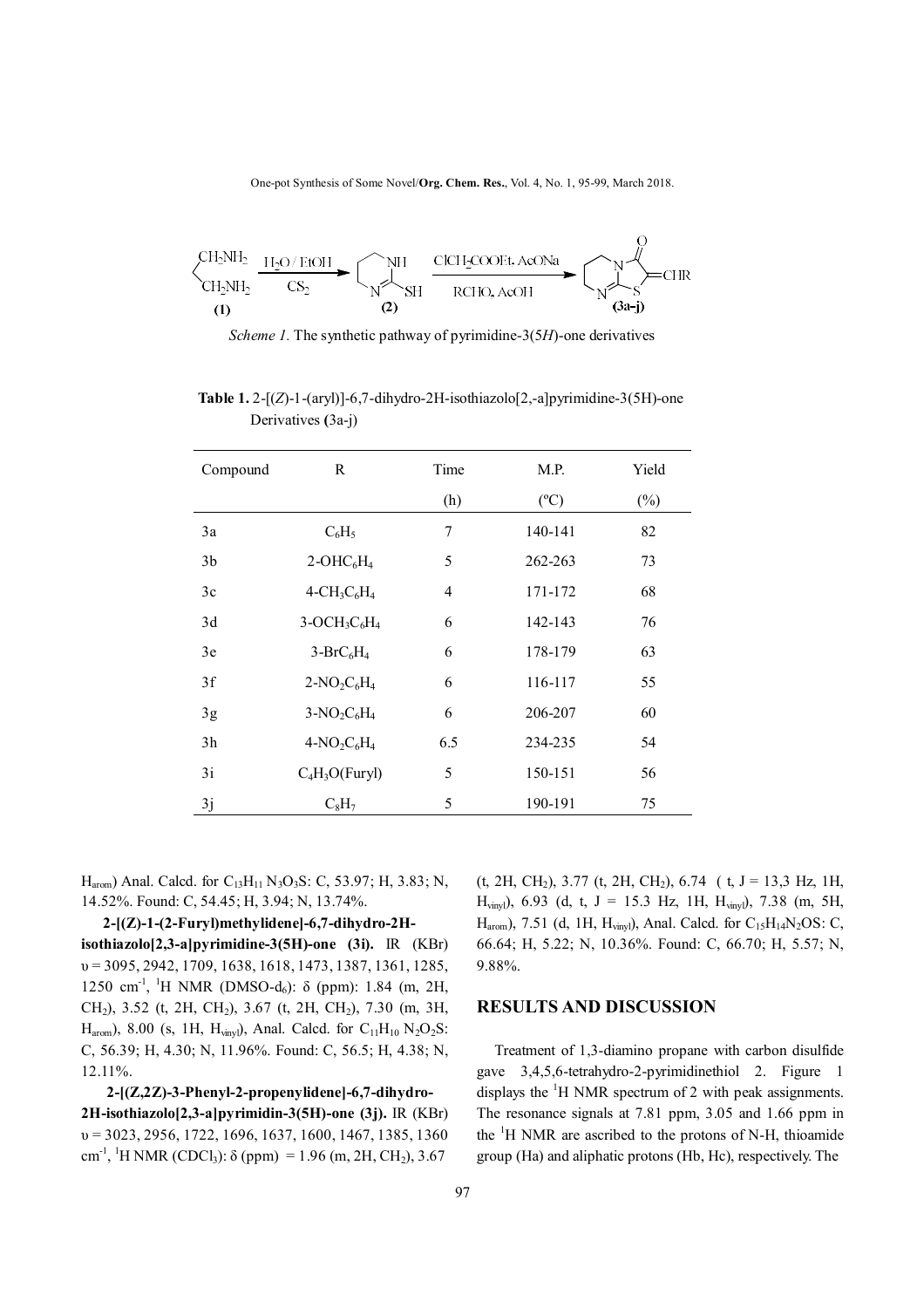Mobinikhaldei *et al*./**Org. Chem. Res.**, Vol. 4, No. 1, 95-99, March 2018.



**Fig. 2.** <sup>1</sup>H NMR spectrum of 2-[(Z,2Z)-3-Phenyl-2-propenylidene]-6,7-dihydro-2H-isothiazolo[2,3-a] pyrimidin-3(5H)-one (3j).

assignments and integral of the peaks are consistent with the proposed structure of 3,4,5, 6-tetrahydro-2-pyrimidinethiol. Further reaction of 2 with ethyl chloroacetate and corresponding aromatic aldehyde in the presence of sodium acetate and acetic acid afforded  $3(a-i)$ , as shown in Scheme 1. The reaction was preceded under reflux condition for 5-7 h. The yield of products after recrystallization from

EtOH $/H<sub>2</sub>$ O was in the range of 54-82%. The results are shown in Table 1.

The IR and <sup>1</sup>H NMR spectral data as well as the elemental analysis data are very informative and provide significant evidences for the formation of the expected structures. In the IR spectra of compounds  $3(a-j)$ , the absence of the absorption related to the NH group and the